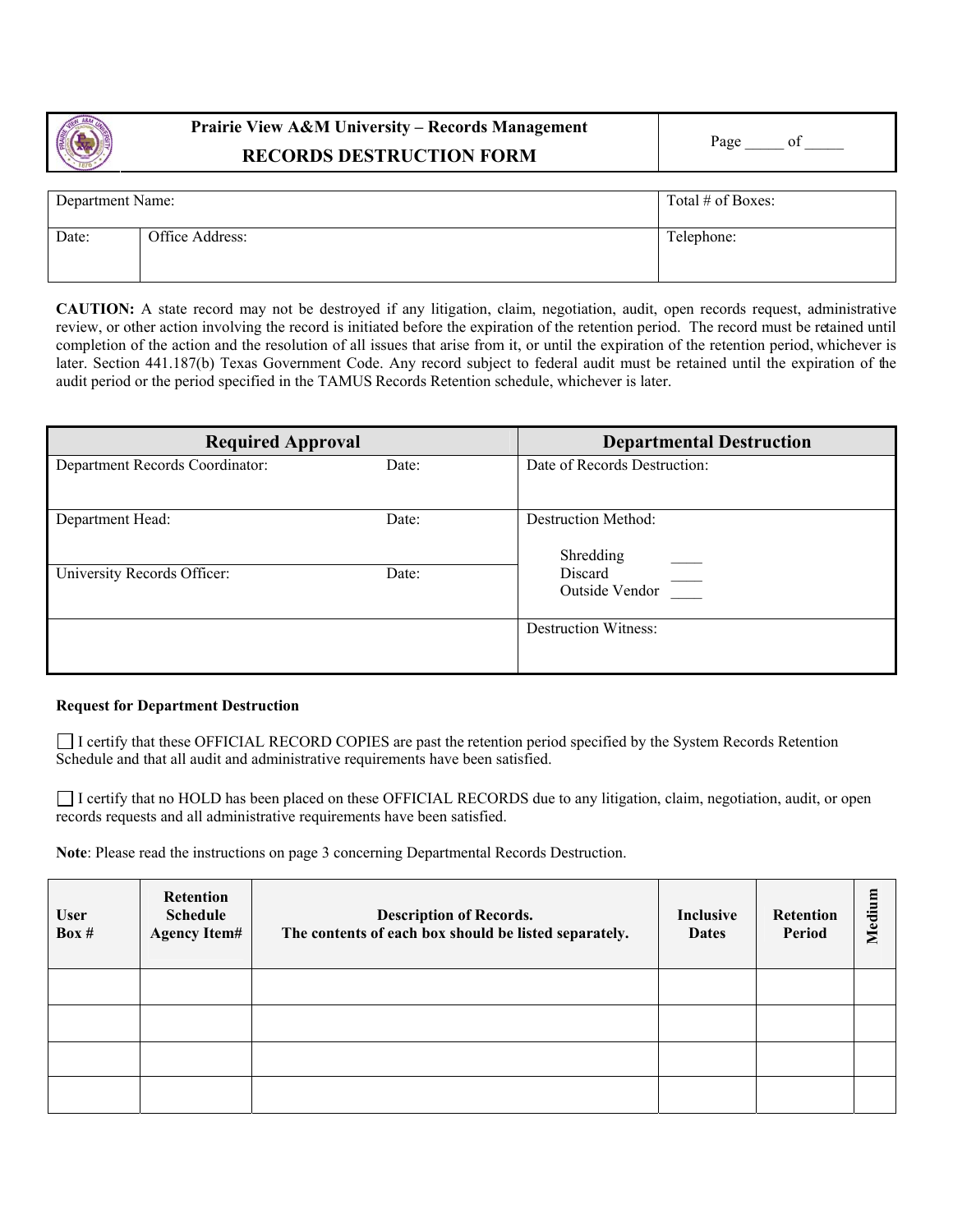

## **Prairie View A&M University – Records Management**  RECORDS DESTRUCTION FORM Page <sup>Page</sup> <sup>Page</sup>

| Department Name: |                 | Total # of Boxes: |  |
|------------------|-----------------|-------------------|--|
| Date:            | Office Address: | Telephone:        |  |

| <b>User</b><br>Box $#$ | Retention<br>Schedule<br>Agency Item# | <b>Description of Records</b><br>The contents of each box should be listed separately | Inclusive<br><b>Dates</b> | Retention<br>Period | Medium |
|------------------------|---------------------------------------|---------------------------------------------------------------------------------------|---------------------------|---------------------|--------|
|                        |                                       |                                                                                       |                           |                     |        |
|                        |                                       |                                                                                       |                           |                     |        |
|                        |                                       |                                                                                       |                           |                     |        |
|                        |                                       |                                                                                       |                           |                     |        |
|                        |                                       |                                                                                       |                           |                     |        |
|                        |                                       |                                                                                       |                           |                     |        |
|                        |                                       |                                                                                       |                           |                     |        |
|                        |                                       |                                                                                       |                           |                     |        |
|                        |                                       |                                                                                       |                           |                     |        |
|                        |                                       |                                                                                       |                           |                     |        |
|                        |                                       |                                                                                       |                           |                     |        |
|                        |                                       |                                                                                       |                           |                     |        |
|                        |                                       |                                                                                       |                           |                     |        |
|                        |                                       |                                                                                       |                           |                     |        |
|                        |                                       |                                                                                       |                           |                     |        |
|                        |                                       |                                                                                       |                           |                     |        |
|                        |                                       |                                                                                       |                           |                     |        |
|                        |                                       |                                                                                       |                           |                     |        |
|                        |                                       |                                                                                       |                           |                     |        |